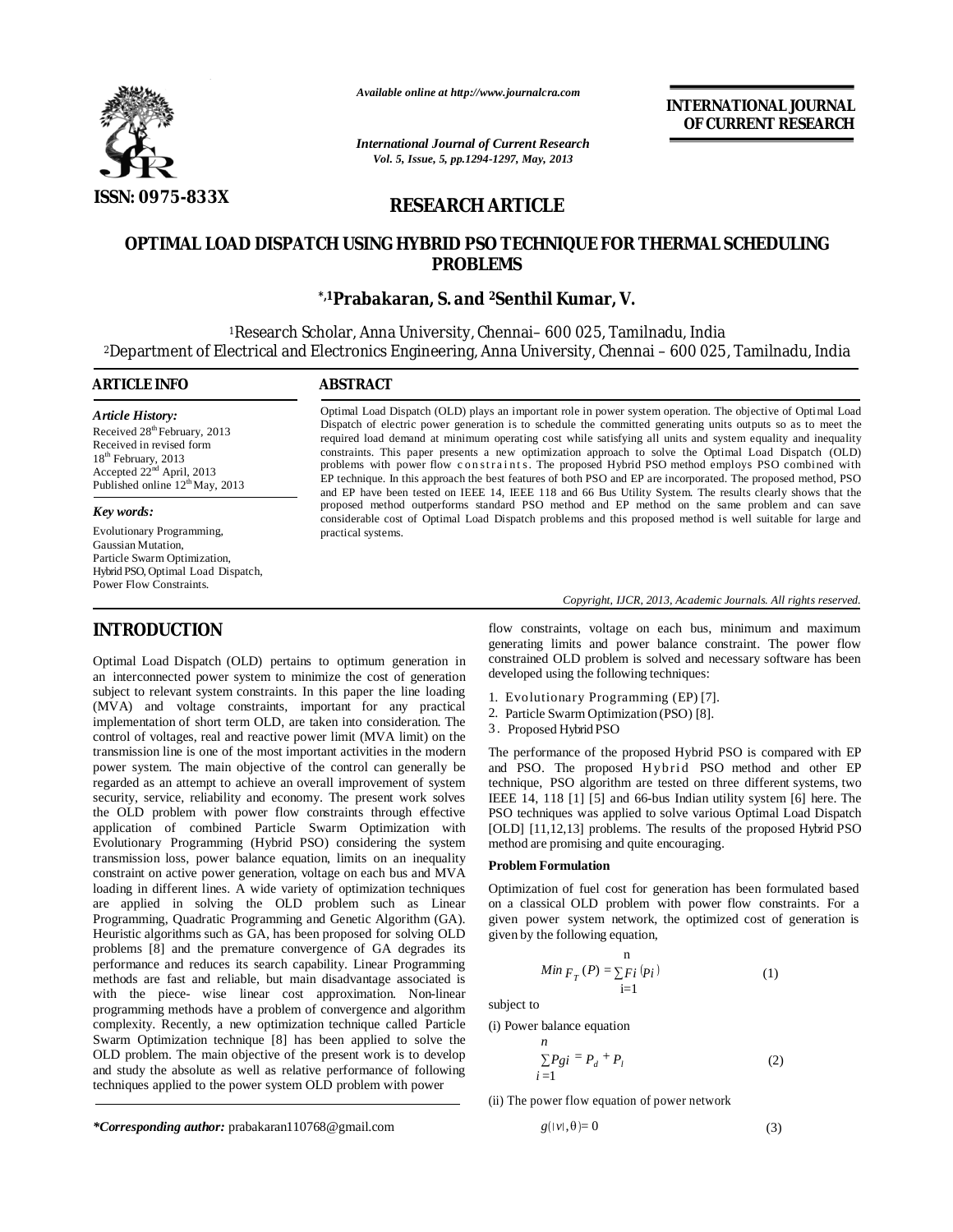where,

$$
g(|\nu|, \theta) = \begin{bmatrix} P_i(|\nu|, \theta) - P_i^{net} \\ Q_i(|\nu|, \theta) - Q_i^{net} \\ P_m(|\nu|, \theta) - P_i^{net} \end{bmatrix}
$$
 For each PO bus  
For each PV bus m, not including the refbus

(iii) The inequality constraint on real power generation  $P_{gi}$  of each unit i,

$$
P_{gi}^{min} \le P_{gi} \le P_{gi}^{max} \tag{4}
$$

(iv) The inequality constraint on voltage of each PQ bus

$$
V_i^{min} \le V_i \le V_i^{max} \tag{5}
$$

(v) Power limit on transmission line  $MVAf_{p,q} \leq MVAf_{p,q}^{max}$  (6)

Total fuel cost of generation  $F_T$  in terms of control variables generator power can be expressed as

$$
F(P_i) = \sum_{i=1}^{n} (a_i P_{gi}^2 + b_i P_{gi} + c_i)^2 \, \text{S/hr} \tag{7}
$$

#### **Overview of EP and PSO**

Four decades earlier EP was proposed for evolution of finite state machines, in order to solve a prediction task. Since then, several modifications, enhancements, and implementations have been proposed and investigated. Mutation is often implemented by adding a random number or a vector from a certain distribution (e.g., a Gaussian distribution in the case of EP to a parent. The degree of variation of Gaussian mutation is controlled by its standard deviation, which is also known as a 'strategy parameter' in an evolutionary search. PSO is a population based optimization method first proposed by Kennedy and Eberhart. According to the background of PSO and simulation of swarm of bird, Kennedy and Eberhart [3] [4] developed a PSO concept. PSO is basically developed through simulation of bird flocking in two- dimensional space. The position of each agent is represented by XY axis position and also the velocity is expressed by Vx (velocity of X axis) and Vy (velocity of Y axis). Modification of the agent (particle) position is realized by the position and velocity information. Bird flock- ing optimizes a certain objective function. Each agent knows its best value so far (pbest) and its XY position. This information is analogy of personal experiences of each agent. Moreover, each agent knows the best value so far in the group (gbest) among pbests. This information is analogy of knowledge of how other agents around them have performed. Each agent tries to modify its position using the fol- lowing information:

- The current position  $(x, y)$ ,
- The current velocities  $(Vx, Vy)$ ,
- The distance between the current position and pbest,
- The distance between current position and gbest.

This modification can be represented by the concept of velocity. Velocity of each agent can be modified by the following equation

$$
V_i^{t+1} = W V_i^t + C_1^* rand_1^* (pbest_{i^-} s_i^t) + C_2^* rand_2^* (gbest - s_i^k) \quad (8)
$$

The following weighing function is usually utilized in eqn (8)

$$
W = W_{max} - (W_{max} - W_{min}) * iter
$$
  

$$
iter_{max}
$$
 (9)

Using the above equation, a certain velocity, which gradually gets close to pbest and gbest can be calculated. The current position can be modified by the following equation

 $S_i^t + 1 = S_i^t + V_i^{(t+1)}$ (10)

The first term of the right hand side of (8) is corresponding to diversification in the search procedure. The second and third terms of that are corresponding to intensification in the search procedure. The PSO method has a well-balanced mechanism to utilize diversification and intensification in the search procedure efficiently. Figure 1 shows the concept of modification of a searching point by PSO. Figure 2 shows the flowchart of HPSO method.





S<sup>t</sup> Current searching point

- $S^{t+1}$  Modified searching point
- V<sup>k</sup>Current velocity
- $V^{k+1}$ Modified velocity
- Vpbest Velocity based on pbest
- Vgbest Velocity based on gbest



**Fig. 2. Flowchart of HPSO method**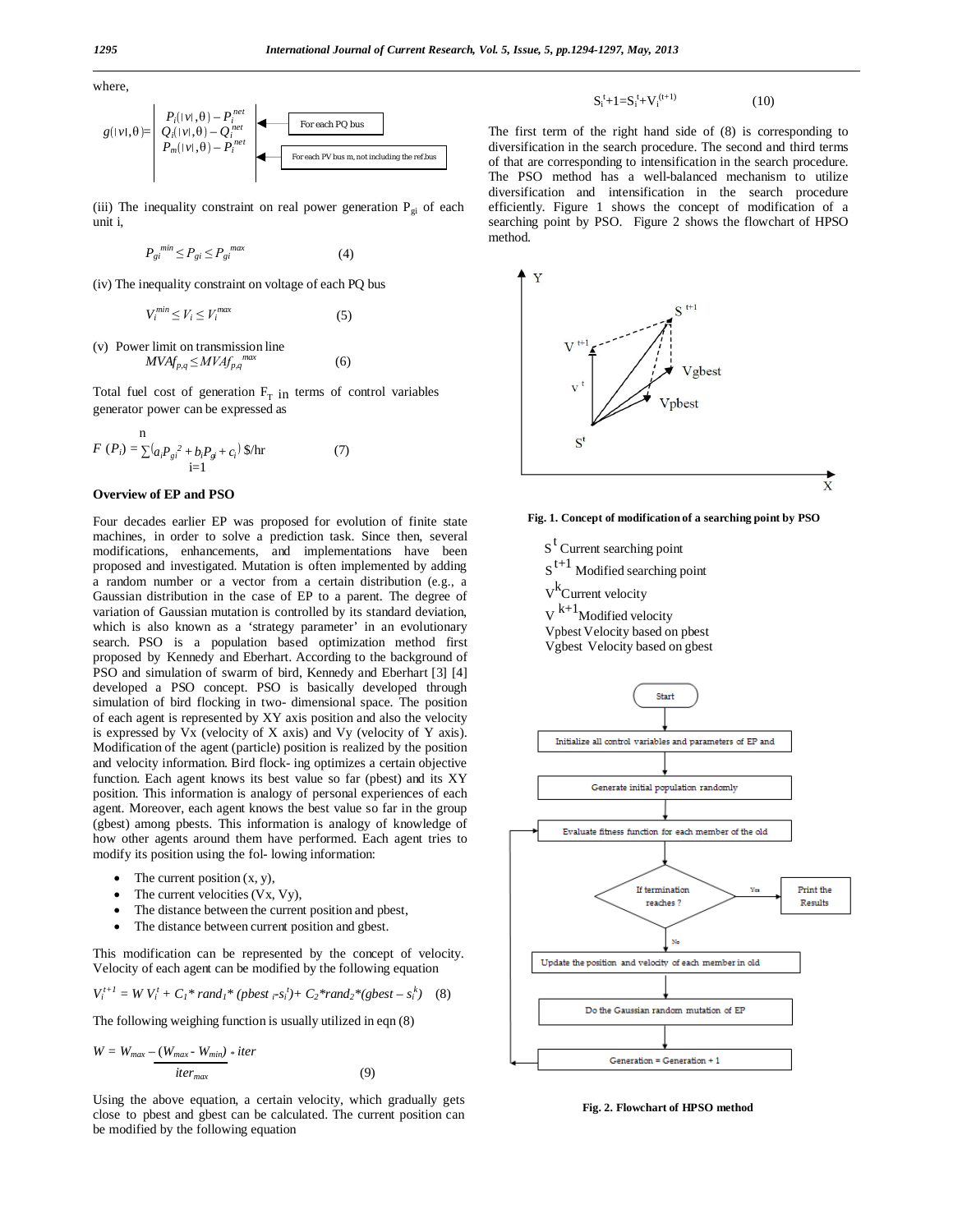### **Step-by-step Procedure of Proposed Hybrid PSO Method with Power Flow Constraints**

The search procedure of the proposed Hybrid PSO method for OLD problems with power flow constraints is given below.

**Step 1:** Initialize randomly the real power generation Pg i of the population according to the limit of each unit (except slack bus) including the individual dimensions, searching points and velocities. Initial velocity limits of each individual are as

$$
V_d^{max} = 0.5 P_d^{max}, V_d^{min} = -0.5 P_d^{min}
$$
  
Where,  $P_d^{MIN} = \sum_{i=1}^{n} P_d^{MIN} \qquad P_d^{MIN} = \sum_{i=1}^{n} P_t^{max}$ 

**Step 2:** Compute slack bus generator vector (P<sub>S</sub>), losses and power flows using New- ton-Raphson load flow method for the above generators.

**Step 3:** To account for slack unit limit violation, branch power flow limit violation, and voltage limit violation, the total operating cost is augmented by non-negative penalty terms K1, K2 and K3.Augmented cost FT calculated using (11).

$$
F_T^{\dagger} = F_T^{\dagger} + K_1^* \sum_{i=1}^{m} (I_i - \hat{Y}_i^{\dagger k})^2 + K_2^* (P_{ci} - P_{ci}^{\text{lim}})^2 + K_3 \sum_{i=1}^{N} (V_{Li} - V_{Li}^{\text{lim}})^2
$$

**Step 4:** The minimum augmented fuel cost value among the population is taken as best value. The best augmented fuel cost value in the population is denoted as gbest and remaining individuals are assigned as pbest.

**Step 5:** Modify the member velocity V of the each individual Pgi using  $(12)$ 

$$
(\mathbf{h}_{\mathbf{x}}^{\mathbf{A}^{\dagger}}) = w^* v_{\mathbf{x}}^{(0)} + c_1^* \operatorname{rand0}(\mathbf{x})^* (p \mathbf{b}^{\dagger} \mathbf{c}^{\dagger} \mathbf{x}_\mathbf{x} - p \mathbf{g}_{\mathbf{x}}) + c_2^* \operatorname{Rand0}(\mathbf{x})^* (q \mathbf{b}^{\dagger} \mathbf{c}^{\dagger} \mathbf{x}_\mathbf{x} - p \mathbf{g}_{\mathbf{x}})
$$
\n
$$
\mathbf{a} = 1, 2, \dots, \dots, \mathbf{b}
$$

where 'n' is the population size; 'm' is the number of units and the 'w' value is set using (9). **Step 6:**

$$
\mathbf{sup}_{\mathbf{v}} \mathbf{v}
$$

If 
$$
V_d^{(n)} > V_d^{\max}
$$
, then  $V_d^{(n)} = V_d^{\max}$   
If  $V_d^{(n)} < V_d^{\min}$ , then  $V_d^{(n)} = V_d^{\min}$ 

**Step 7:** Modify member position of each individual Pgi using (13)

$$
Pg_{u}^{(n)} = Pg_{u}^{(n)} + V_{u}^{(n)}
$$

÷×

**Step 8:**  $Pg_{id}^{(t+1)}$  Must satisfy the capacity limits of the generator as in (14)

If 
$$
Pg_u^{\text{(m)}} > Pg_u
$$
 then,  $Pg_u^{\text{(m)}} = Pg_u$   
If  $Pg_u^{\text{(m)}} < Pg_u^{\text{m}}$  then,  $Pg_u^{\text{(m)}} = Pg_u$ 

**Step 9:** Modified member positions in Step 8 are taken as initial value for N-R load flow method. Compute slack bus power loss and power flows using N-R load flow method.

**Step 10:** Calculate the augmented fuel cost using equation (11). Assign gbest and pbest value. If the current gbest value is better than gbest value in Step 4 current value is set to gbest. If current pbest

value is better than pbest value in Step 4 cur- rent value is set to pbest.

**Step 11:**  $Pg_{id}^{(t+1)}$  is created using Gaussian mutation as in (15) and (16).

$$
P g_{\mu}^{\text{(eq)}} = P g_{\mu} + N_i (0, \sigma_i) \qquad (15)
$$

$$
\sigma_i = \beta^* \frac{f_i}{f_i \min} (P g i \max - P g i \min) \qquad (16)
$$

Check capacity limits of the generating units using (14), replacing  $Pg_{id}^{(t+1)}$  by  $Pg_{id}^{(t+1)}$ 

**Step 12:** Modified member positions in Step 11 are taken as initial value for N-R load flow method. Compute slack bus power loss and power flows using N-R load flow method.

**Step 13:** Calculate the augmented fuel cost using (11). Assign gbest and pbest value. If the current gbest value is better than gbest value in Step 10 current value is set to gbest. If current pbest value is better than pbest value in Step 10 current value is set to pbest.

**Step 14:** If the iteration reaches the Maximum go to Step 15, otherwise go to Step 4, the gbest and pbest values in Step 4 replaced by latest gbest and pbest values from Step 13.

**Step 15:** Individual that generates the latest gbest value is the optimal generation of each unit with minimum fuel cost satisfying all the power flow constraints.

## **RESULTS AND DISCUSSIONS**

A comparative study of EP, PSO and proposed Hybrid PSO algorithms was performed on three different systems, two IEEE 14, 118 bus and 66 bus Indian utility system here. The power flows were computed using Newton-Raphson method. The upper and lower voltage limits at all buses except slack bus were 1.10 and 0.95 respectively. The slack bus voltage was fixed to its specified value 1.06. Line loading limits 120 % of base case were considered. For implementing the Evolutionary Programming technique and PSO technique, the population size of 20 was taken and the maximum number of generation (iterations) was taken as 100. Software has been developed in MatLab to solve OLD problem with power flow constraints on Intel Core i5 Processor, 500 GB Hard Disk and 4 GB RAM personal computer.

#### **Case study 1: IEEE - 14 bus system**

The system contains three generators, 14 bus and 14 transmission lines [1]. The load demand is 259 MW and cost co-efficient are taken from [9]. Table 1 shows that generation schedule obtained by EP and PSO methods which satisfies all the power flow constraints taken into the problem formulation. The numerical results clearly show that the proposed method is capable of obtaining minimum fuel cost than the other EP and PSO methods.

**Table 1. Summary of results of IEEE 14 bus system with power flow constraints**

| Methods    | P1<br>(MW) | P <sub>2</sub><br>(MW) | P3<br>(MW) | Losses<br>(MW) | Optimum Fuel<br>Cost \$/hr |
|------------|------------|------------------------|------------|----------------|----------------------------|
| EP         | 90.68      | 79.90                  | 95.42      | 7.01           | 1103.9                     |
| <b>PSO</b> | 87.99      | 89.07                  | 88.72      | 6.83           | 1114.9                     |
| Hybrid PSO | 109.21     | 59.12                  | 97.98      | 7.35           | 1092.9                     |